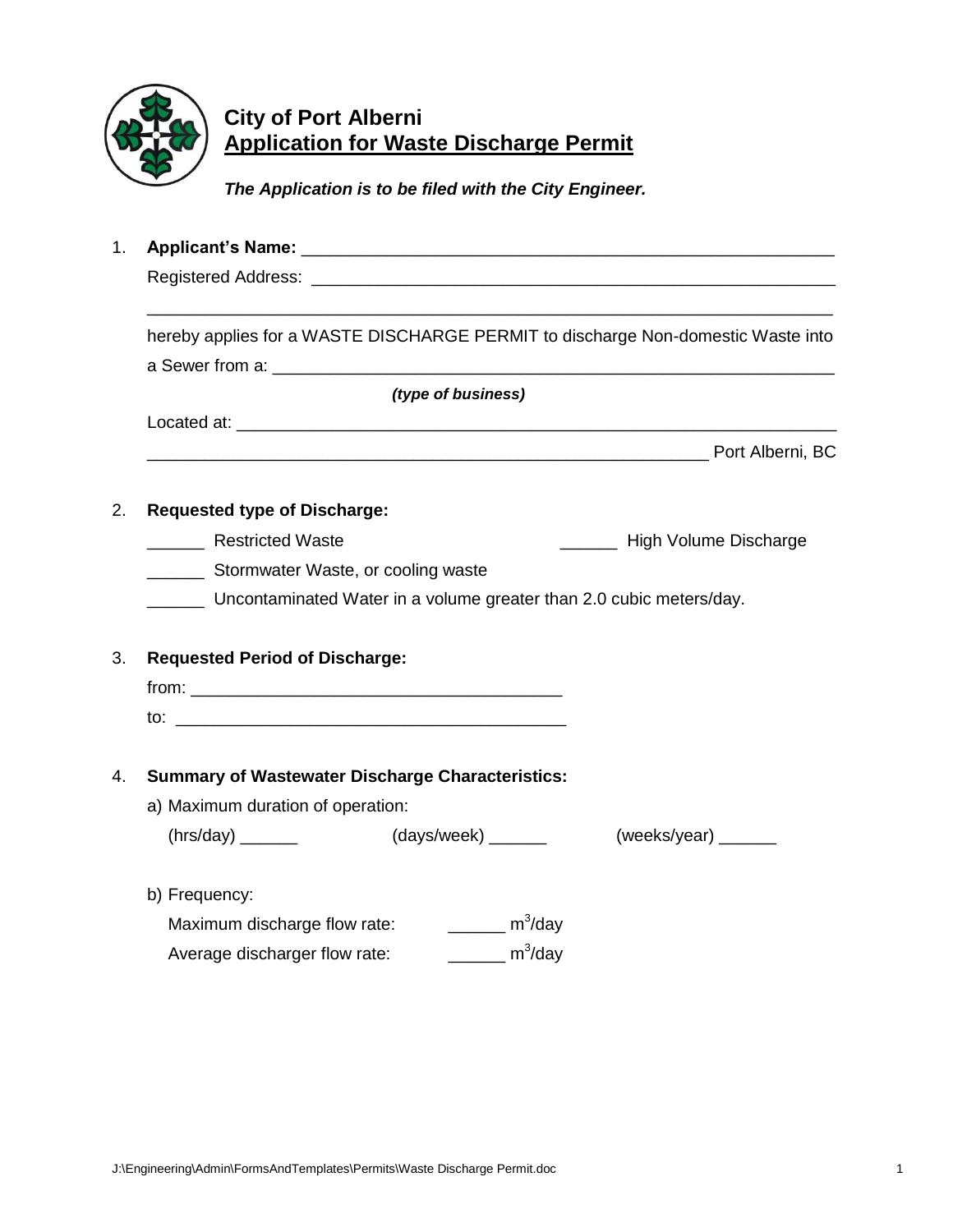## 5. **Indicate with an "X" if any of the following wastes are discharged:**

| <b>Air Contaminant Waste</b>  | <b>Biomedical Waste</b>   |  | <b>Cess Pool Waste</b>   |  |
|-------------------------------|---------------------------|--|--------------------------|--|
| <b>Corrosive Waste</b>        | Flammable/Explosive Waste |  | <b>Obstructive Waste</b> |  |
| <b>High Temperature Waste</b> | <b>Pesticide Waste</b>    |  | <b>Special Waste</b>     |  |
| <b>Other Waste</b>            | Description:              |  |                          |  |

## 6. **For Restricted Waste, complete the following tables.**

a) For Food Waste, pH Waste, Radioactive Waste, and Seawater Discharge Waste:

| <b>TYPE</b>        | <b>NO</b> | <b>YES</b> | <b>IF YES</b>                                                              |
|--------------------|-----------|------------|----------------------------------------------------------------------------|
| Food Waste         |           |            | Provide dimensions:                                                        |
|                    |           |            | (particles larger than .5cm in any dimension)                              |
|                    |           |            | Provide pH max: ______ min: _____                                          |
| pH Waste           |           |            | (pH lower than 5.5, or higher than 11.0)                                   |
| Radioactive Waste  |           |            |                                                                            |
|                    |           |            | (in excess of levels established by Atomic Energy Control Board of Canada) |
|                    |           |            | Gallons per day: _________                                                 |
| Seawater Discharge |           |            | (in excess of 10,000 gallons per day)                                      |

b) For Specified Waste in the table provided below, please mark "X" the appropriate box for each Contaminant to indicate whether the Contaminant is "known to be absent", suspected to be absent, known to be present, or suspected to be present, the waste water discharge. If a Contaminant is known to be present or suspected to be present, estimate the expected average and maximum daily Contaminant concentrations in the spaces provided. If Wastewater discharges have been sampled and analyzed in the past, please attach examples of sampling data. No permit is required for discharges of concentrations less than that as set out in Table 1 attached.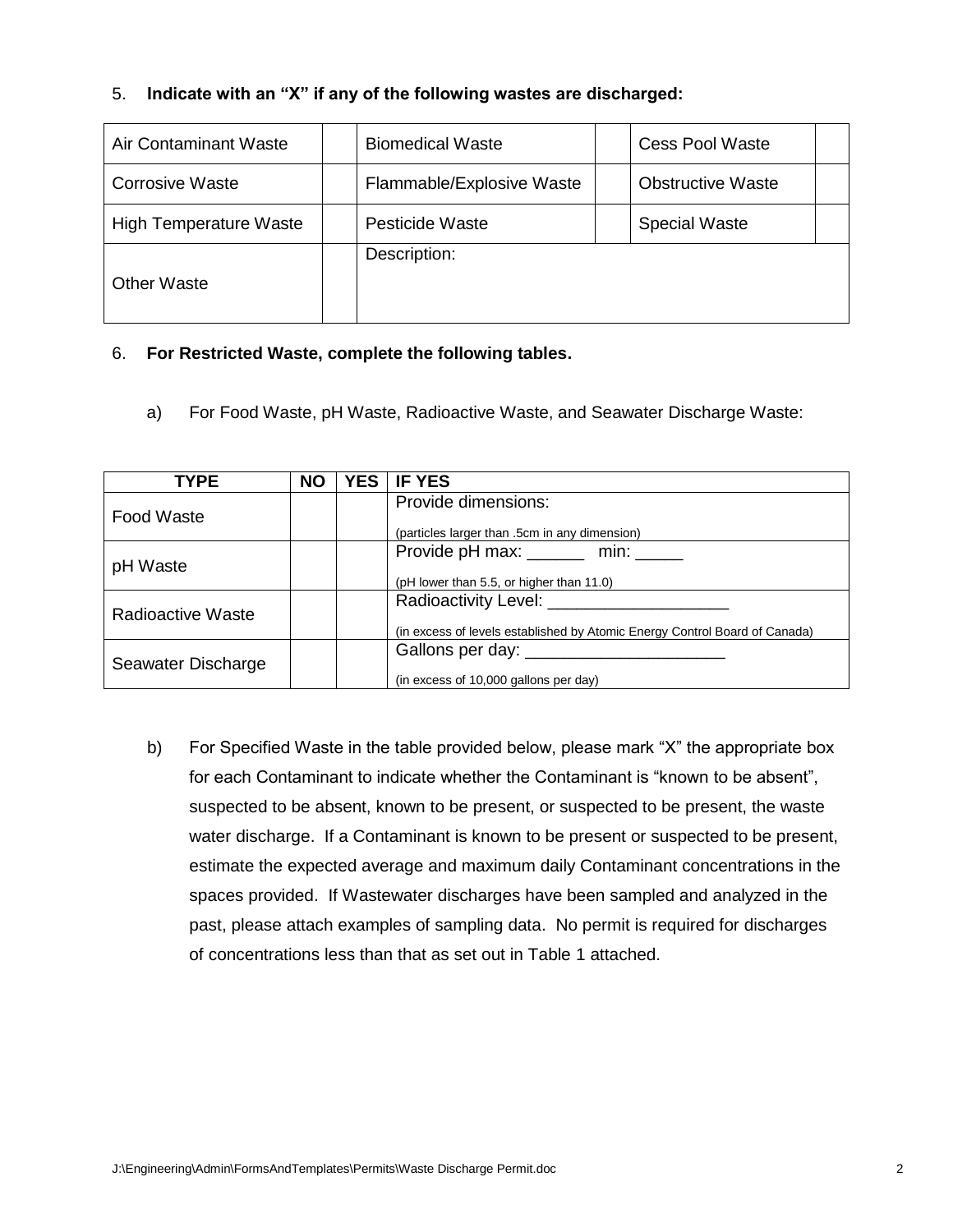| <b>Contaminant</b>                                | Known<br>absent | <b>Suspected</b><br>absent | <b>Known</b><br>present | <b>Suspected</b><br>present | Average<br>expected<br><b>Concentration</b><br>mg/L (ppm) | <b>Maximum</b><br>expected<br>concentration<br>mg/L (ppm) |
|---------------------------------------------------|-----------------|----------------------------|-------------------------|-----------------------------|-----------------------------------------------------------|-----------------------------------------------------------|
| <b>ORGANIC</b>                                    | N/A             | N/A                        | N/A                     | N/A                         | N/A                                                       | N/A                                                       |
| Benzene                                           |                 |                            |                         |                             |                                                           |                                                           |
| Chlorinated<br>Phenols                            |                 |                            |                         |                             |                                                           |                                                           |
| <b>Ethyl Benzene</b>                              |                 |                            |                         |                             |                                                           |                                                           |
| Petroleum<br>Hydrocarbons<br>Phenols              |                 |                            |                         |                             |                                                           |                                                           |
| Polycyclic<br>Aromatic<br>Hydrocarbons<br>Toluene |                 |                            |                         |                             |                                                           |                                                           |
| Xylene                                            |                 |                            |                         |                             |                                                           |                                                           |
| <b>CONVENTIONAL</b>                               | N/A             | N/A                        | N/A                     | N/A                         | N/A                                                       | N/A                                                       |
| Biochemical<br>Oxygen Demand<br>Chemical Oxygen   |                 |                            |                         |                             |                                                           |                                                           |
| Demand<br>Oil and Grease                          |                 |                            |                         |                             |                                                           |                                                           |
|                                                   |                 |                            |                         |                             |                                                           |                                                           |
| Suspended<br><b>Solids</b>                        |                 |                            |                         |                             |                                                           |                                                           |
| <b>INORGANIC</b>                                  | N/A             | N/A                        | N/A                     | N/A                         | N/A                                                       | N/A                                                       |
| Aluminum                                          |                 |                            |                         |                             |                                                           |                                                           |
| Arsenic                                           |                 |                            |                         |                             |                                                           |                                                           |
| <b>Boron</b>                                      |                 |                            |                         |                             |                                                           |                                                           |
| Cadmium                                           |                 |                            |                         |                             |                                                           |                                                           |
| Chromium                                          |                 |                            |                         |                             |                                                           |                                                           |
| Cobalt                                            |                 |                            |                         |                             |                                                           |                                                           |
| Copper                                            |                 |                            |                         |                             |                                                           |                                                           |
| Cyanide                                           |                 |                            |                         |                             |                                                           |                                                           |
| Iron                                              |                 |                            |                         |                             |                                                           |                                                           |
| Lead                                              |                 |                            |                         |                             |                                                           |                                                           |
| Manganese                                         |                 |                            |                         |                             |                                                           |                                                           |
| Mercury                                           |                 |                            |                         |                             |                                                           |                                                           |
| Molybdenum                                        |                 |                            |                         |                             |                                                           |                                                           |
| Nickel                                            |                 |                            |                         |                             |                                                           |                                                           |
| Silver                                            |                 |                            |                         |                             |                                                           |                                                           |
| Sulphate                                          |                 |                            |                         |                             |                                                           |                                                           |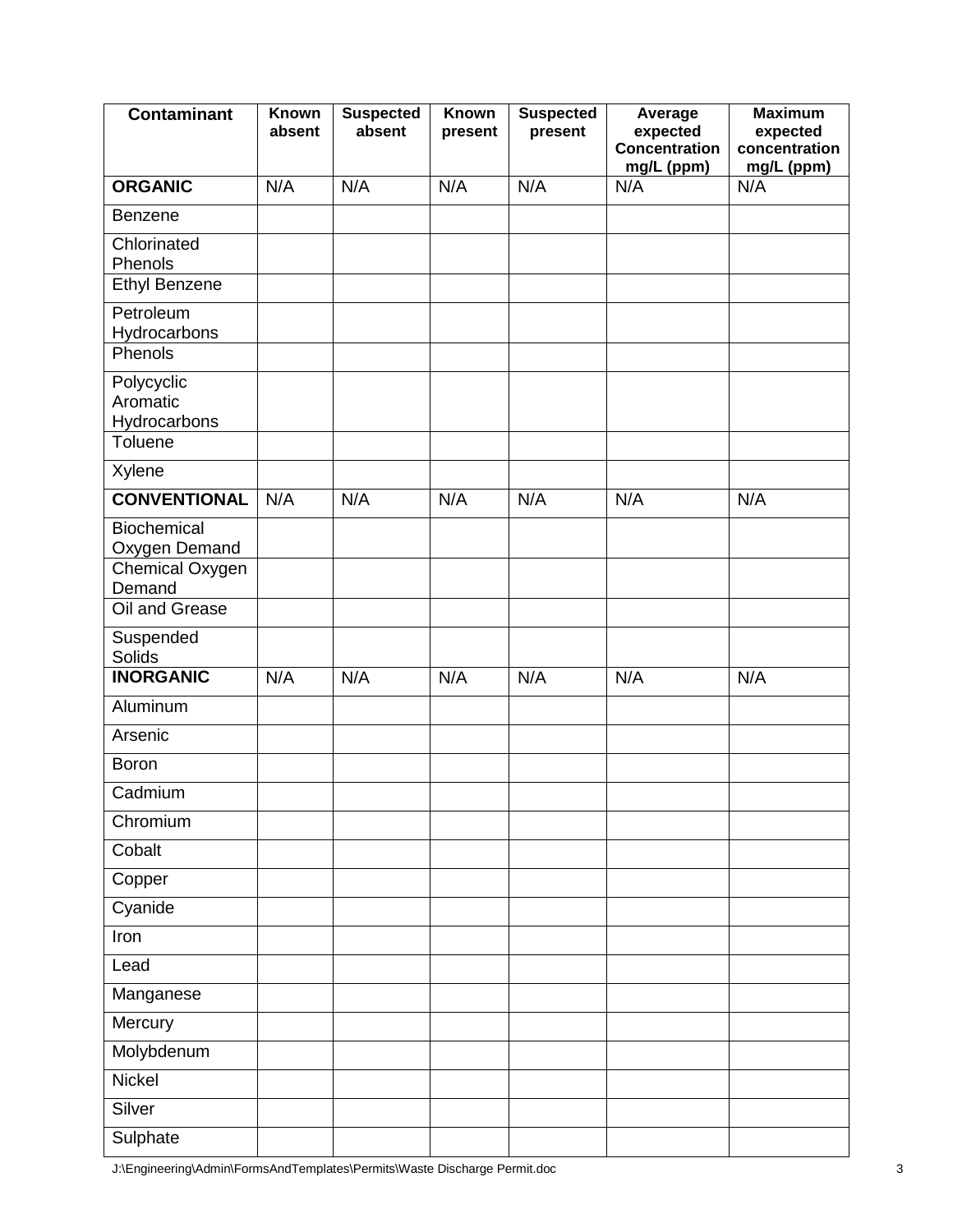| <b>Contaminant</b> | Known<br>absent | <b>Suspected</b><br>absent | Known<br>present | <b>Suspected</b><br>present | Average<br>expected<br><b>Concentration</b><br>mg/L (ppm) | <b>Maximum</b><br>expected<br>concentration<br>mg/L (ppm) |
|--------------------|-----------------|----------------------------|------------------|-----------------------------|-----------------------------------------------------------|-----------------------------------------------------------|
| Sulphide           |                 |                            |                  |                             |                                                           |                                                           |
| Tin                |                 |                            |                  |                             |                                                           |                                                           |
| Zinc               |                 |                            |                  |                             |                                                           |                                                           |
| Other              |                 |                            |                  |                             |                                                           |                                                           |
|                    |                 |                            |                  |                             |                                                           |                                                           |
|                    |                 |                            |                  |                             |                                                           |                                                           |

7. **Locations of connections to Sanitary Sewer** (ie 5.0 m north of east PL)

Domestic \_\_\_\_\_\_\_\_\_\_\_\_\_\_\_\_\_\_\_\_\_\_\_\_\_\_\_\_\_\_\_\_\_\_\_\_\_\_\_\_\_\_\_\_\_\_ Non Domestic \_\_\_\_\_\_\_\_\_\_\_\_\_\_\_\_\_\_\_\_\_\_\_\_\_\_\_\_\_\_\_\_\_\_\_\_\_\_\_\_\_\_ Combined

Have the connections been dye tested?

### 8. **Location of connection to Stormwater** \_\_\_\_\_\_\_\_\_\_\_\_\_\_\_\_\_\_\_\_\_\_\_\_\_\_\_\_\_\_\_

- 9. a) **Describe the source(s) of the Wastewater** (ie. Galvanizing line rinse tank)
	- b) Description of treatment processes prior to discharge to sanitary Sewer (ie. Oil/water separators, grease traps, filters, electrolytic precipitators, reverse osmosis units, ion exchange units, neutralization facilities, other pretreatment Works):

\_\_\_\_\_\_\_\_\_\_\_\_\_\_\_\_\_\_\_\_\_\_\_\_\_\_\_\_\_\_\_\_\_\_\_\_\_\_\_\_\_\_\_\_\_\_\_\_\_\_\_\_\_\_\_\_\_\_\_\_\_\_\_\_\_\_\_\_\_\_\_\_ \_\_\_\_\_\_\_\_\_\_\_\_\_\_\_\_\_\_\_\_\_\_\_\_\_\_\_\_\_\_\_\_\_\_\_\_\_\_\_\_\_\_\_\_\_\_\_\_\_\_\_\_\_\_\_\_\_\_\_\_\_\_\_\_\_\_\_\_\_\_\_\_

\_\_\_\_\_\_\_\_\_\_\_\_\_\_\_\_\_\_\_\_\_\_\_\_\_\_\_\_\_\_\_\_\_\_\_\_\_\_\_\_\_\_\_\_\_\_\_\_\_\_\_\_\_\_\_\_\_\_\_\_\_\_\_\_\_\_\_\_\_\_\_\_ \_\_\_\_\_\_\_\_\_\_\_\_\_\_\_\_\_\_\_\_\_\_\_\_\_\_\_\_\_\_\_\_\_\_\_\_\_\_\_\_\_\_\_\_\_\_\_\_\_\_\_\_\_\_\_\_\_\_\_\_\_\_\_\_\_\_\_\_\_\_\_\_

\_\_\_\_\_\_\_\_\_\_\_\_\_\_\_\_\_\_\_\_\_\_\_\_\_\_\_\_\_\_\_\_\_\_\_\_\_\_\_\_\_\_\_\_\_\_\_\_\_\_\_\_\_\_\_\_\_\_\_\_\_\_\_\_\_\_\_\_\_\_\_\_ \_\_\_\_\_\_\_\_\_\_\_\_\_\_\_\_\_\_\_\_\_\_\_\_\_\_\_\_\_\_\_\_\_\_\_\_\_\_\_\_\_\_\_\_\_\_\_\_\_\_\_\_\_\_\_\_\_\_\_\_\_\_\_\_\_\_\_\_\_\_\_\_

c) Describe technical inability to meet the discharge requirements:

### 10. **Attach a site plan showing the layout of the building and discharge points.**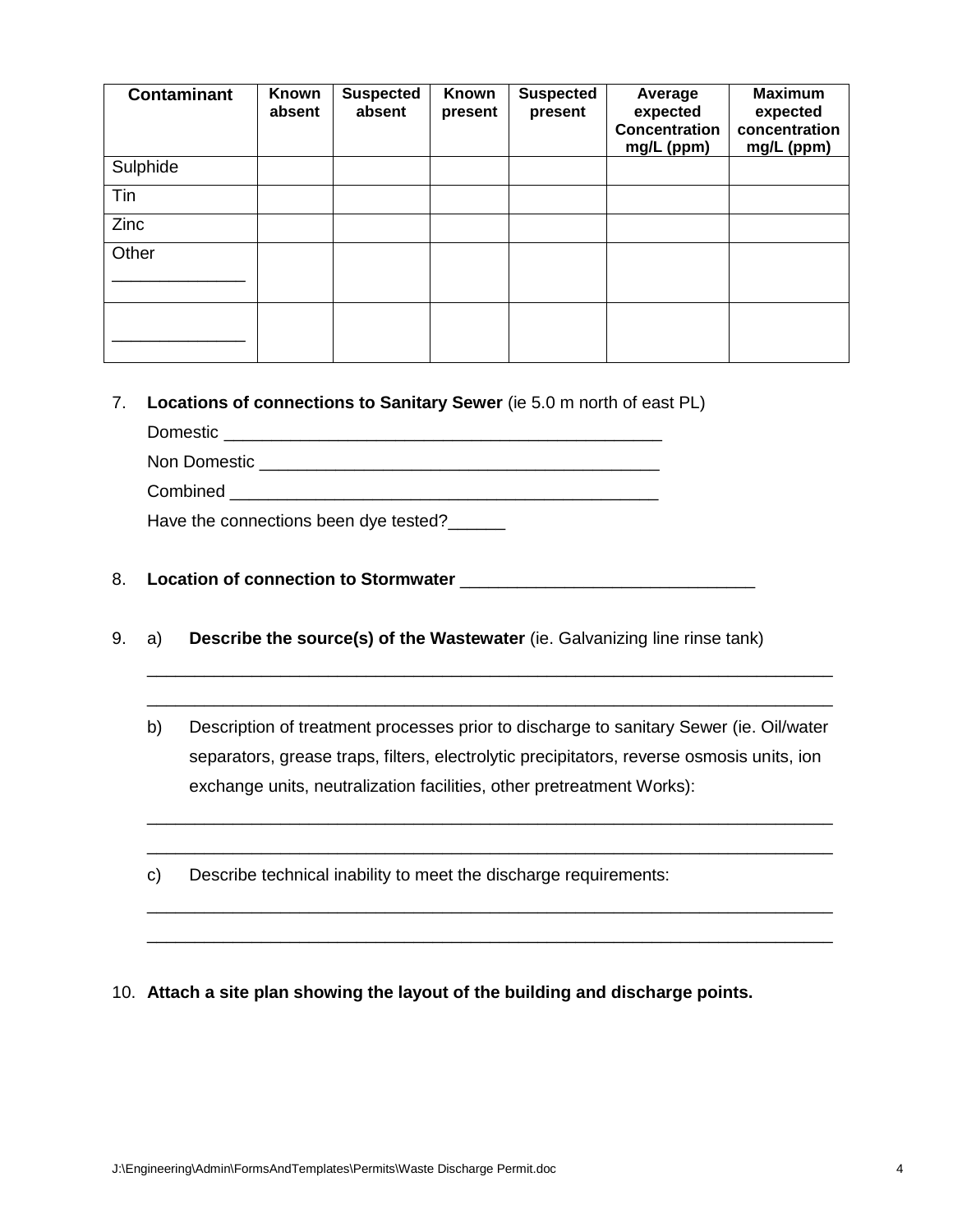### 11. **Declaration:**

 $\overline{\Gamma}$ 

| form is located to the best of my knowledge. | , declare that the information given on this application |
|----------------------------------------------|----------------------------------------------------------|
| (Date)                                       | (Signature of Applicant)                                 |
| (Title)                                      | (Name of signatory)                                      |
| (Phone)                                      | (Fax)                                                    |

**APPROVED BY: \_\_\_\_\_\_\_\_\_\_\_\_\_\_\_\_\_\_\_\_\_\_\_\_\_\_\_\_\_\_ \_\_\_\_\_\_\_\_\_\_\_\_\_\_\_\_\_\_\_\_\_\_\_**

**(City Engineer) (Date)**

SEE TERMS AND CONDITIONS, IF ANY, ATTACHED.